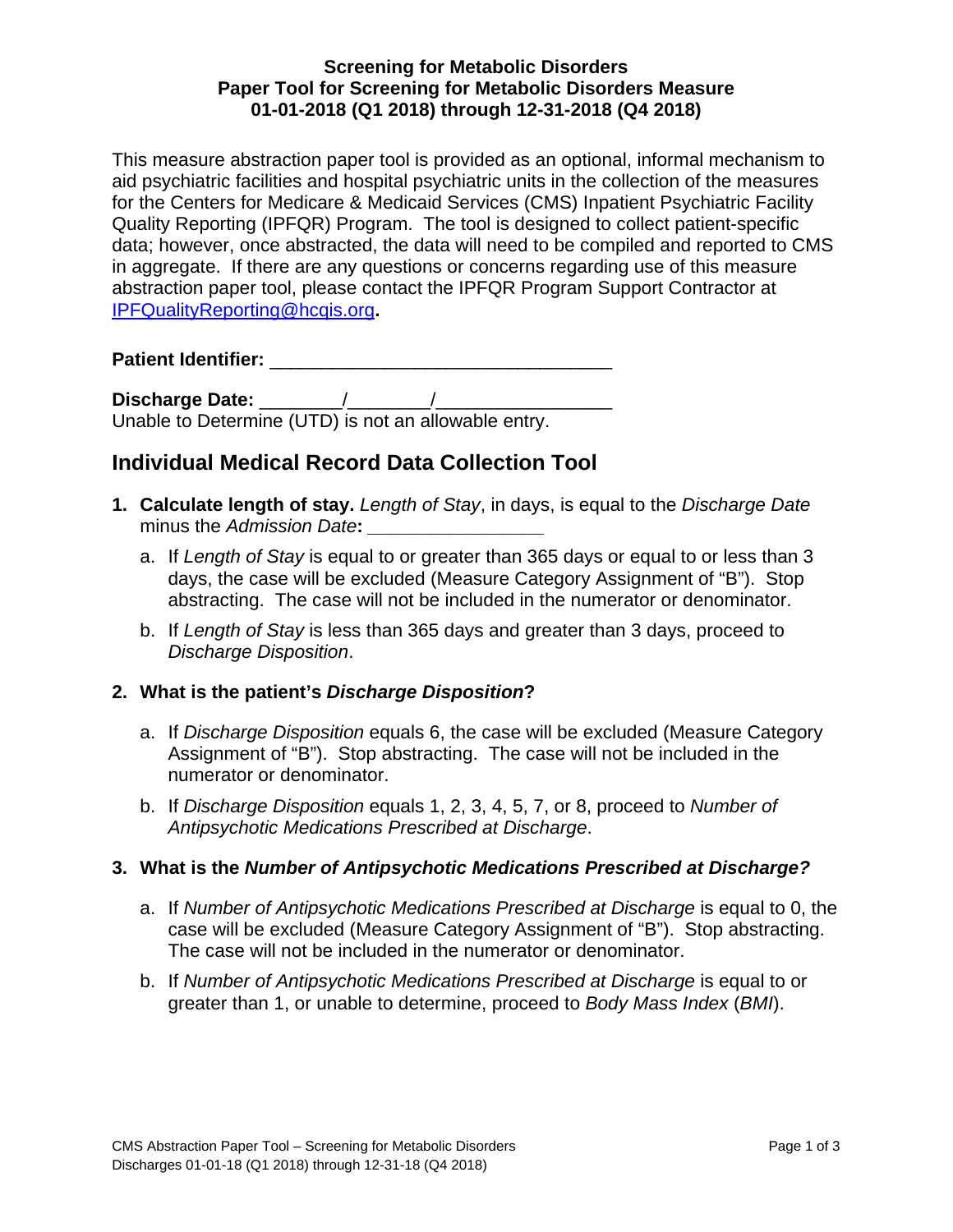### **Screening for Metabolic Disorders Paper Tool for Screening for Metabolic Disorders Measure 01-01-2018 (Q1 2018) through 12-31-2018 (Q4 2018)**

- **4. Was there a numerical value of** *Body Mass Index* **(BMI) documented in the patient's medical record during this stay or at any time during the 12 months prior to discharge?** 
	- a. If *BMI* equals No, proceed to *Reason for Incomplete Metabolic Screening*.
	- b. If *BMI* equals Yes, proceed to *Blood Pressure.*
- **5. Was there a** *Blood Pressure* **(numerical systolic and diastolic values in mmHg) documented in the patient's medical record during this stay or at any time during the 12 months prior to discharge?** 
	- a. If *Blood Pressure* equals No, proceed to *Reason for Incomplete Metabolic Screening*.
	- b. If *Blood Pressure* equals Yes, proceed to *Blood Glucose.*
- **6. Is there documentation of a numerical value of** *Blood Glucose* **in the patient's medical record during this stay or at any time during the 12 months prior to discharge?** 
	- a. If *Blood Glucose* equals No, proceed to *Reason for Incomplete Metabolic Screening*.
	- b. If *Blood Glucose* equals Yes, proceed to *Lipid Panel.*
- **7. Is there documentation of numerical values of all four of the components of a**  *Lipid Panel* **(total cholesterol, triglycerides, high-density lipoprotein cholesterol [HDL-C], and low-density lipoprotein cholesterol [LDL-C]) in the patient's medical record during this stay or at any time during the 12 months prior to discharge?** 
	- a. If *Lipid Panel* equals No, proceed to *Reason for Incomplete Metabolic Screening*.
	- b. If *Lipid Panel* equals Yes, the case will be included (Measure Category Assignment of "E"). Add 1 to BOTH the numerator and denominator count. Stop abstracting.

#### **8. Is there a** *Reason for Incomplete Metabolic Screening***?**

- a. If *Reason for Incomplete Metabolic Screening* equals No, the case will be included (Measure Category Assignment of "D"). Add 1 to the denominator and 0 to the numerator. Stop abstracting.
- b. If *Reason for Incomplete Metabolic Screening* equals Yes, the case will be excluded (Measure Category Assignment of "B"). Stop abstracting. The case will not be included in the numerator or denominator.